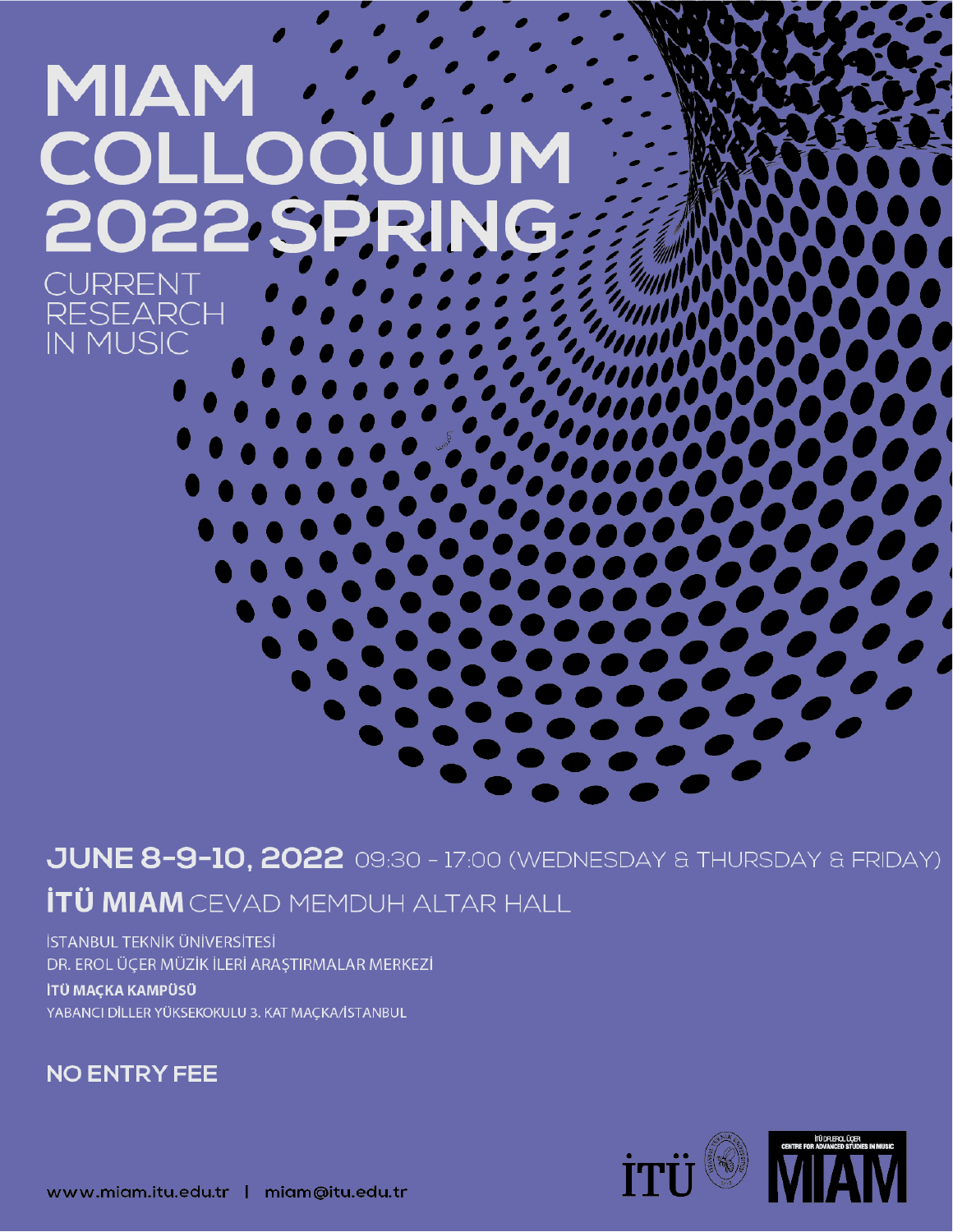#### **MİAM COLLOQUIUM SPRING 2022**

June 8-9-10, 2022

## **Organizing Committee**

Yelda Özgen Öztürk E. Şirin Özgün Robert O. Beahrs

#### **PROGRAM**

#### **Wednesday, June 8th**

| 10:00-11:30        | <b>Rhythms: Music and Markets</b>                                                                                                                                                 |
|--------------------|-----------------------------------------------------------------------------------------------------------------------------------------------------------------------------------|
| Danai Palaka       | Karşılama Rhythm in Anatolian Folk Songs and<br>Anatolian Rock                                                                                                                    |
| Hatice Yalçındağ   | The effect of artist, repertoire, and venue on the<br>ticket purchasing decisions of symphonic music<br>audience in Turkey: A preliminary study with ITÜ<br><b>MIAM</b> community |
| Sevda Pinar Yıldız | Analysis of Song Form of Hip-Hop and Its Status in<br>American Popular Music Market                                                                                               |

# *Respondents:* Jerfi Aji, Hakan Kurşun

#### **11:30-11:45 Break**

#### **12:00-13:30 Panel**

Fikir ve Sanat Eserleri Kanunu'na Yeni bir Bakış

Serra İnderim, Gonca Feride Varol, Gamze Kiremitçi, Batu Certel, Barış Demirezer

## **13:30: Lunch Break**

| 14:45-16:15  | <b>Semiotic Approaches to Music Analysis</b>                                                                 |
|--------------|--------------------------------------------------------------------------------------------------------------|
| Deniz Bayhan | A Sample Study of Existential Semiotics by Using<br>Eero Tarasti's Modal on Scriabin's Prelude op.11<br>no.1 |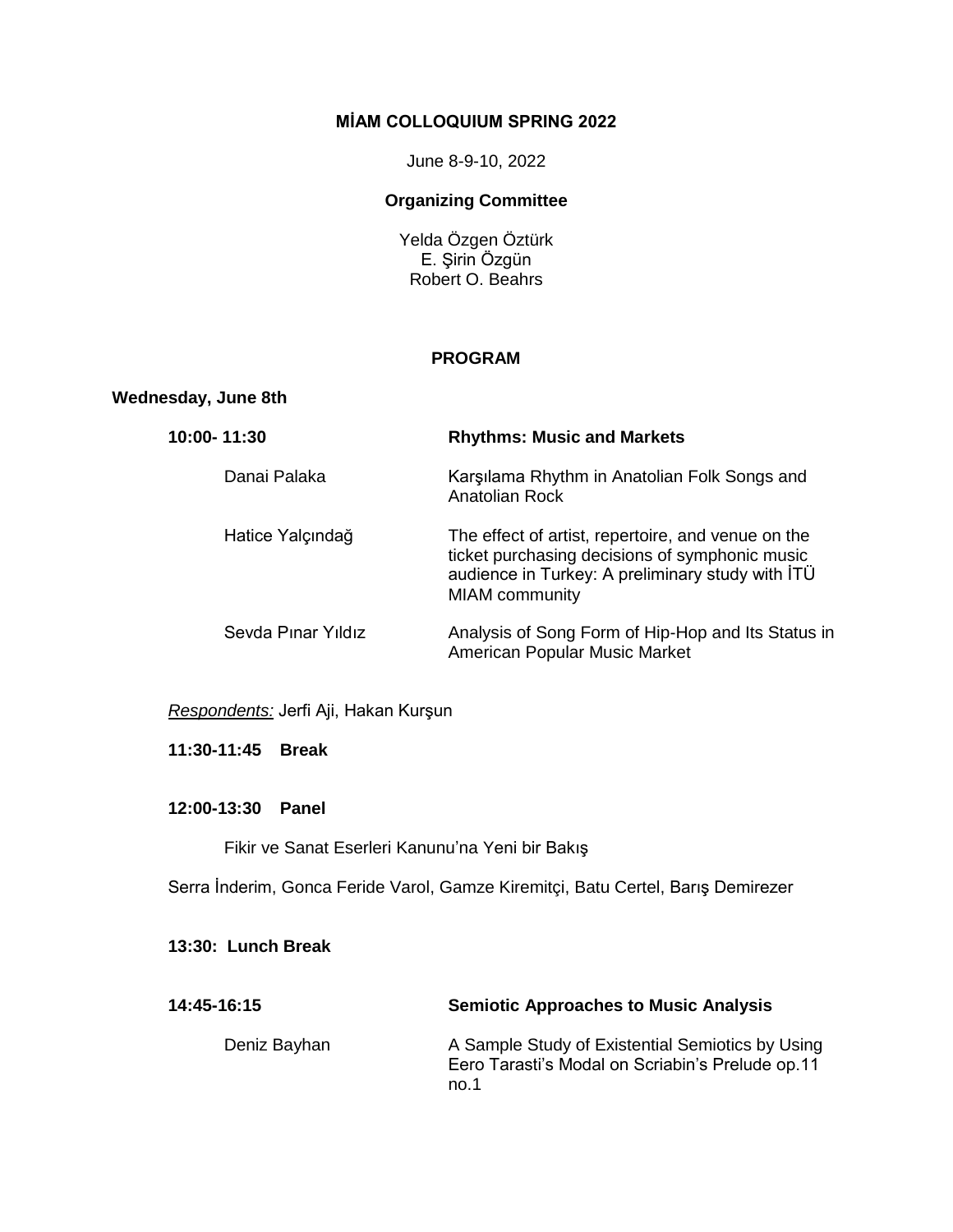| Nedim Güvenç | The Narrative of Agony in Pink Floyd's "Shine on<br>You Crazy Diamond, I-IX": An Approach of<br><b>Tarastian Modalities</b> |
|--------------|-----------------------------------------------------------------------------------------------------------------------------|
| Gökçe Göknel | Semiotic Analysis of Soundpainting Using the<br><b>Tripartition Model of Nattiez</b>                                        |

*Respondents*: Robbie Beahrs, Paul Whitehead

# **Thursday, June 9th**

| 10:00-11:30        | İstanbul'un Sesleri (MSGSÜ Etnomüzikoloji<br>Bölümü Öğrencileri)                                |
|--------------------|-------------------------------------------------------------------------------------------------|
| Murat Köylü        | Icadiye<br>Kuzguncuk<br>Caddesi'nin Soundscape<br>açısından incelenmesi                         |
| <b>Eray Cinpir</b> | Üsküdar İskelesi'nin Sesleri                                                                    |
| Ayse Berfin Güney  | Ihlamur Kasrı ve Azerbaycan Dostluk Parkı'nın<br>Mekânsal Açıdan Soundscape Odaklı İncelemeleri |

*Respondents:* Sair Sinan Kestelli, E. Şirin Özgün

**11:30-11:45 Break**

# **12:00-12:45 Workshop**

| Robert McDonald |          | Workshopping Messiaen's Vingt regards in post-Covid-19 |
|-----------------|----------|--------------------------------------------------------|
|                 | contexts |                                                        |

#### **13:00 Lunch Break**

## **14:00-15:30 Panel**

A mixed electroacoustics afternoon: interactions with live instruments, electronics and vide

| Tuğçe Albayrak    | <i>Exit</i> , for Ney and Mixed media.       |
|-------------------|----------------------------------------------|
| Fatih Açıkgöz     | Dysmetria, for Cello and Mixed media.        |
| Cansu Ülker       | <i>Inertia</i> , for Piano and Mixed media.  |
| Günseli Naz Ferel | <i>the split,</i> for Piano and Mixed media. |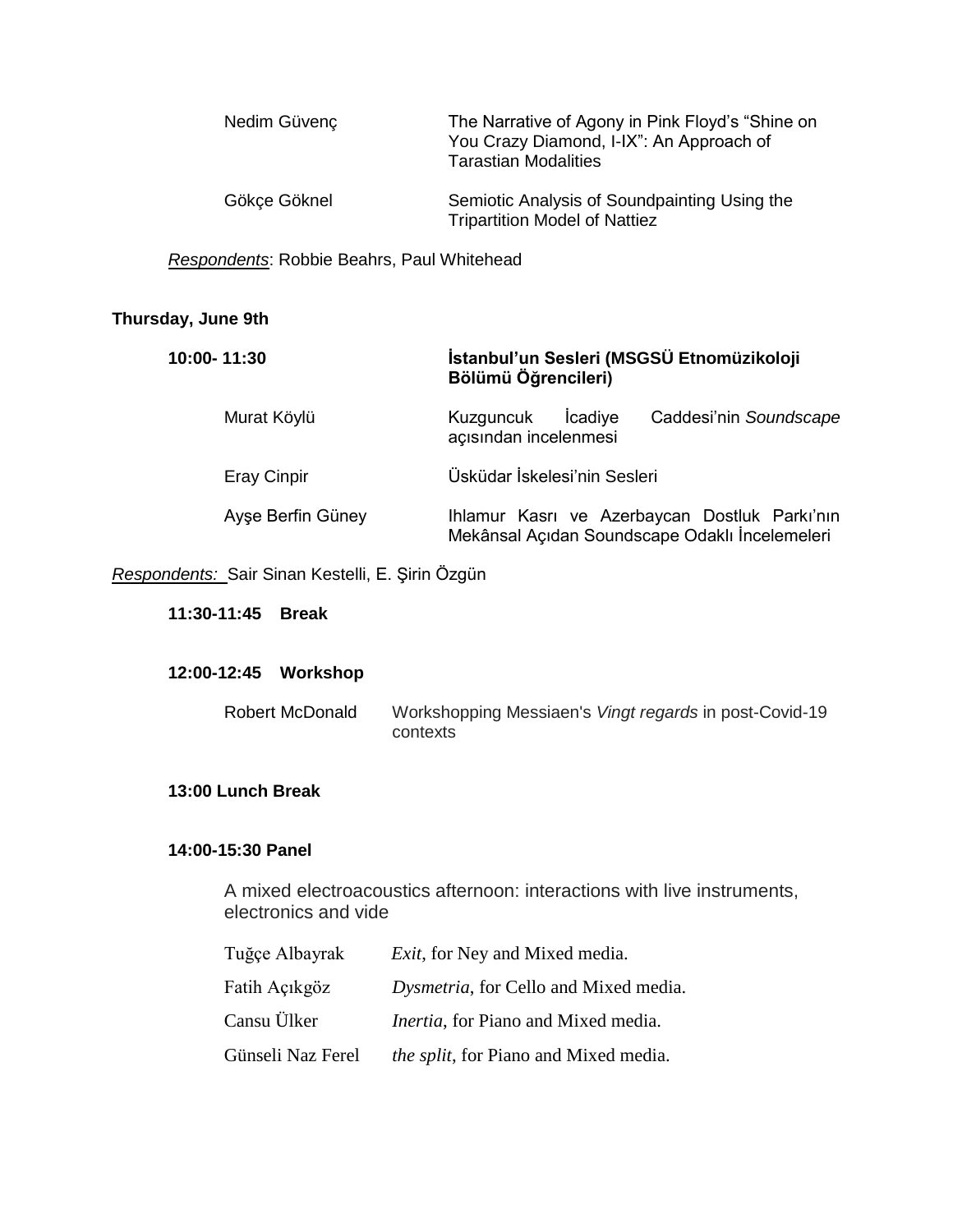#### **Friday, June 10th**

| 13:00-14:30           | <b>Experiments with Time and Space</b>                                                                      |
|-----------------------|-------------------------------------------------------------------------------------------------------------|
| Zeynep Ayşe Hatipoğlu | The "Time-Makam Analysis Model" as a graphic notation: A<br>playful tool for collaborative improvised music |
| Ates Erkoc            | Innovating the sound scape medium: a multi-purpose sound<br>mood generator                                  |
| Metehan Köktürk       | (Re)Creating Musical Space in Audio Post-production                                                         |

*Respondents:* Jane Harrison, Can Karadoğan

**14:30-15:00 Break**

**15:00-16:30 Chamber Music Concert**

#### **ABSTRACTS**

# **Karşılama Rhythm in Anatolian Folk Songs and Anatolian Rock**

# **Danai Palaka**

A rhythm can be perceived and played differently according to the sonic environment where it is performed. With the aim to understand further the interpretations of the *Karşılama* Rhythm, in this project I will analyse the rhythmic structure created by the percussive parts, in Anatolian Rock and in Anatolian Folk songs. Found broadly in Turkey and Greece, *karşılama* is an upbeat 9-pulse rhythm also associated with the *karşılama* dance. The rhythm functions as the core for an abundance of folk songs in Turkey but can also be found in songs that belong to what is to be known as "Anatolian Rock". The term refers to the psychedelic rock movement that emerged in Turkey between 1965- 1980 and is the combination of Anatolian folk melodies and rhythms performed with electric instruments. In this analysis project I will transcribe the rhythmic patterns of the *karşılama* rhythm as performed with davul and found in folk songs of Turkey. Also, I will present transcriptions of the *karşılama* patterns found in Anatolian Rock songs and performed with drum kit. By using the western notation system as the means of the primal transcription, I will analyse the differentiations of the rhythm in terms of accented and unaccented beats, ornamentation and texture variations. Moreover, I will present observations about characteristics of the rhythm that remain identical, regardless of the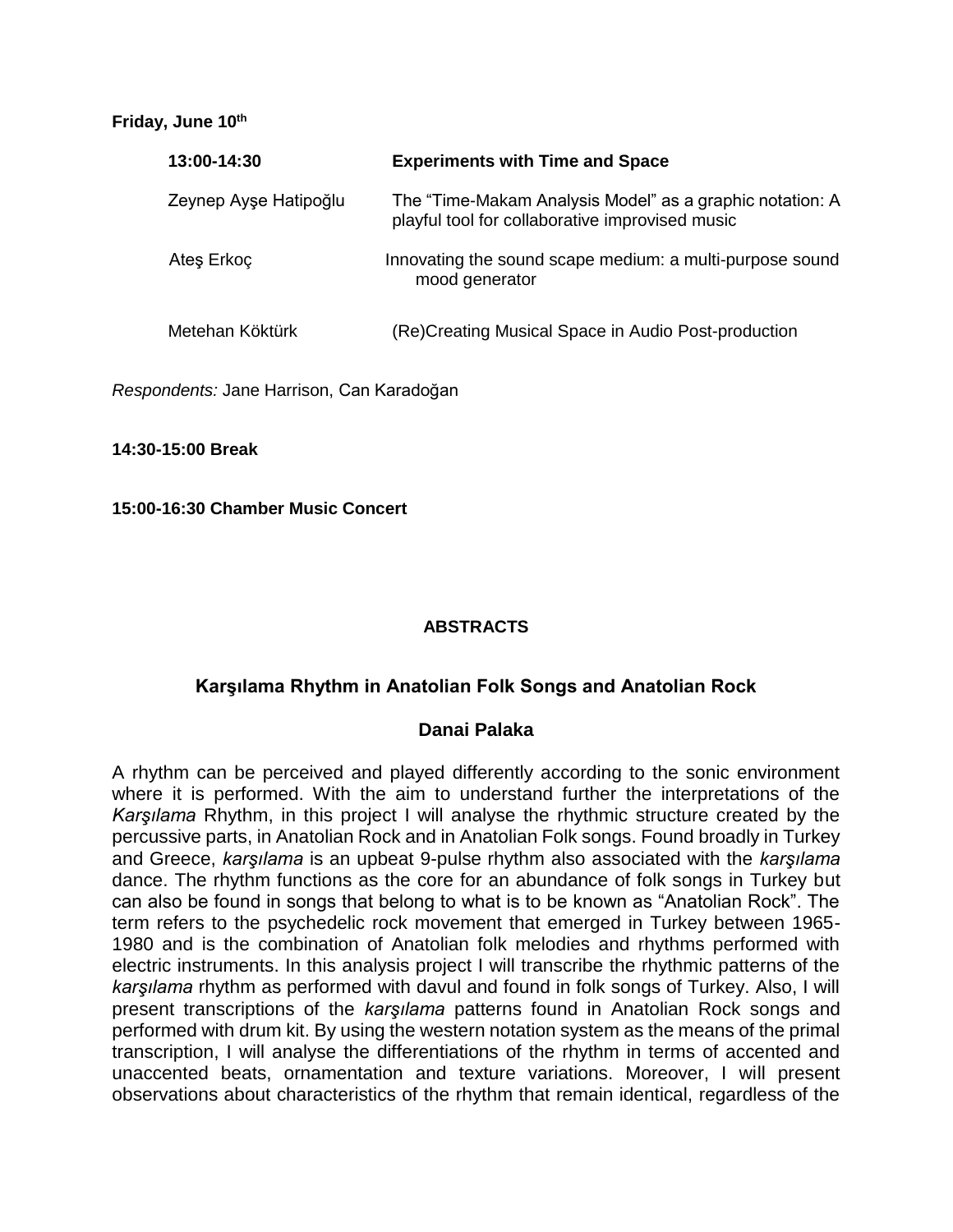instrument or the style of music. By pointing out those aspects, I aim to specify some characteristics that are preserved in all the occasions of the *karşılama* rhythm and that are the ones that define the rhythm itself. Ultimately, this project aims to contribute to the understanding of the *karşılama* rhythm and add on to the creativity and perspective of any percussive performance, analysis and listening experience.

**Keywords:** *karşılama*, 9 beat rhythm, Anatolian Rock, rhythm analysis.

# **The Effect of Artist, Repertoire, and Venue on the Ticket Purchasing Decisions of Symphonic Music Audience in Turkey: A Preliminary Study with İTÜ MIAM Community**

# **Hatice Yalçındağ**

What are the main things that attracted you to a symphonic concert? The magnificent stance of dozens of musicians on the stage together, the harmony and diversity in the music performed, listening to your favorite composer's works, your admiration for the conductor, or just diving into your inner world with sweet background music on the comfortable seats of the concert hall? Although there have been several studies in different countries about the social and demographic aspects of classical/symphonic concerts and the motivational factors for concert attendance, unfortunately, it is not possible to come across such research with the Turkish audience. Symphonic orchestra concerts, apart from being a prestigious event for sponsors or a niche area of interest for middle-aged and older audiences, should also be considered as an area where many well-educated musicians come together and create a serious economic greatness. Considering that finding optimal marketing solutions to enable greater consumption of music is a challenge in the field of Music Business and Management; it is a prerequisite to be aware of the factors that influence the audience decisions the most. Therefore, in this study, I examine the motivational factors related to audience attendance at symphonic concerts within the İTÜ MIAM community as a preliminary work for my thesis study that will be held with a large Turkish audience. These motivational factors are classified under three main topics as artist, repertoire, and concert venue. As a result of the survey that I carried out with 54 attendees, I share the analysis of how these three factors affect the ticket purchasing decisions, so to identify the further discussion focus on developing the symphonic music concert economy in Turkey.

**Keywords**: symphony orchestra, concert attendance, ticket purchase, music business, artist, repertoire, venue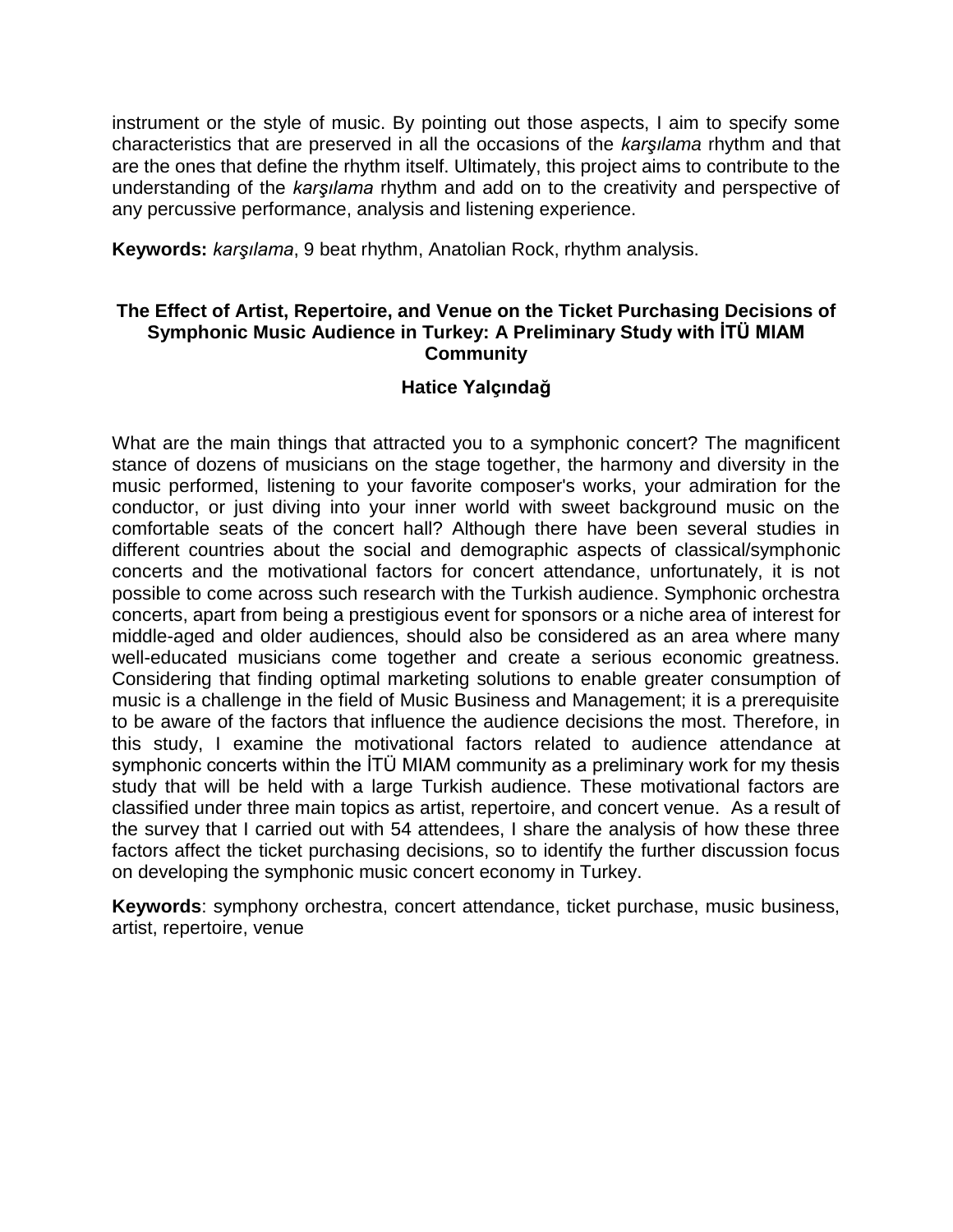# **Analysis of Song Form of Hip-Hop and Its Status in American Popular Music Market**

# **Sevda Pınar Yıldız**

Hip-hop, which is born in late 1970s, Bronx, gained its rapid lift in 1980s and 1990s in America's popular music market. One of the trademarks of the musical style is speechlike vocal technique, which I will define as *flow*. As results of my observation, I found that the rapid progress of popularity of style has caused some formal changes, such as formation of chorus section hip-hop song form in general. While first examples of the style haven't contain a kind of chorus, there were some slogan-like, short and repeated phrases in later examples. By time, this slogan-like and short phrases turned into stanzalike organizations and became an indispensable part of hip-hop songs. I aim to observe this evolution of chorus and verse sections by analyzing hip-hop songs in two different phases. As the analysis group, I determine a song list that contains songs for each year from 1980 to 2000 and there will be one song for each year. In the first phase of the analysis, I will visualize the forms of the songs in terms of length of verses/chorus sections. This stage will give me the density of the sections and their rational progress in time. In the second phase of analysis, I will demonstrate a graphic of the flow density of the songs, by calculating average number of the words in the verse sections. This phase will show the historical change of the verse sections of hip-hop songs. My main purpose in this study is to observe analytically how the hip-hop song form has changed with popularization of this music style in American popular music market.

**Keywords:** Hip-hop, Flow, Analysis

# **A Sample Study of Existential Semiotics by Using Eero Tarasti's Modal on Scriabin's Prelude op.11 no.1**

# **Deniz Bayhan**

In this study I analyze the semiotic meanings that derive from Scriabin's solo piano piece *Prelude op.11 no.1*. Although the album consists of 24 Preludes, I will only study and analyze the first Prelude. Semiologists such as Charles Senders Pierce, Eero Tarasti and Jean-Jacques Nattiez brought forward radical perspectives of analyzing musical timbres, sounds and sign relations which I have read during Semiotics of Music Studies, therefore I will refer to some of Greimas's, Tarasti's and Peirce's sign process perspectives. One of the reasons why I chose to narrate Scriabin's music in symbolic way is that his music stands out from other musicians in harmonic and in polyrhythmic structure and above all he stated no literary connections or extra-musical associations on the *Preludes op.11.* His understanding of musical sounds and harmonic relations appear as non-worldly and mysterious. Scriabin used synthetic chords and scales in his later works, and also his harmonic progression indicates an authentic character in his music. Although he intermittently utilized mystic chord in his late opus numbers, in *Preludes op.11*, he reflects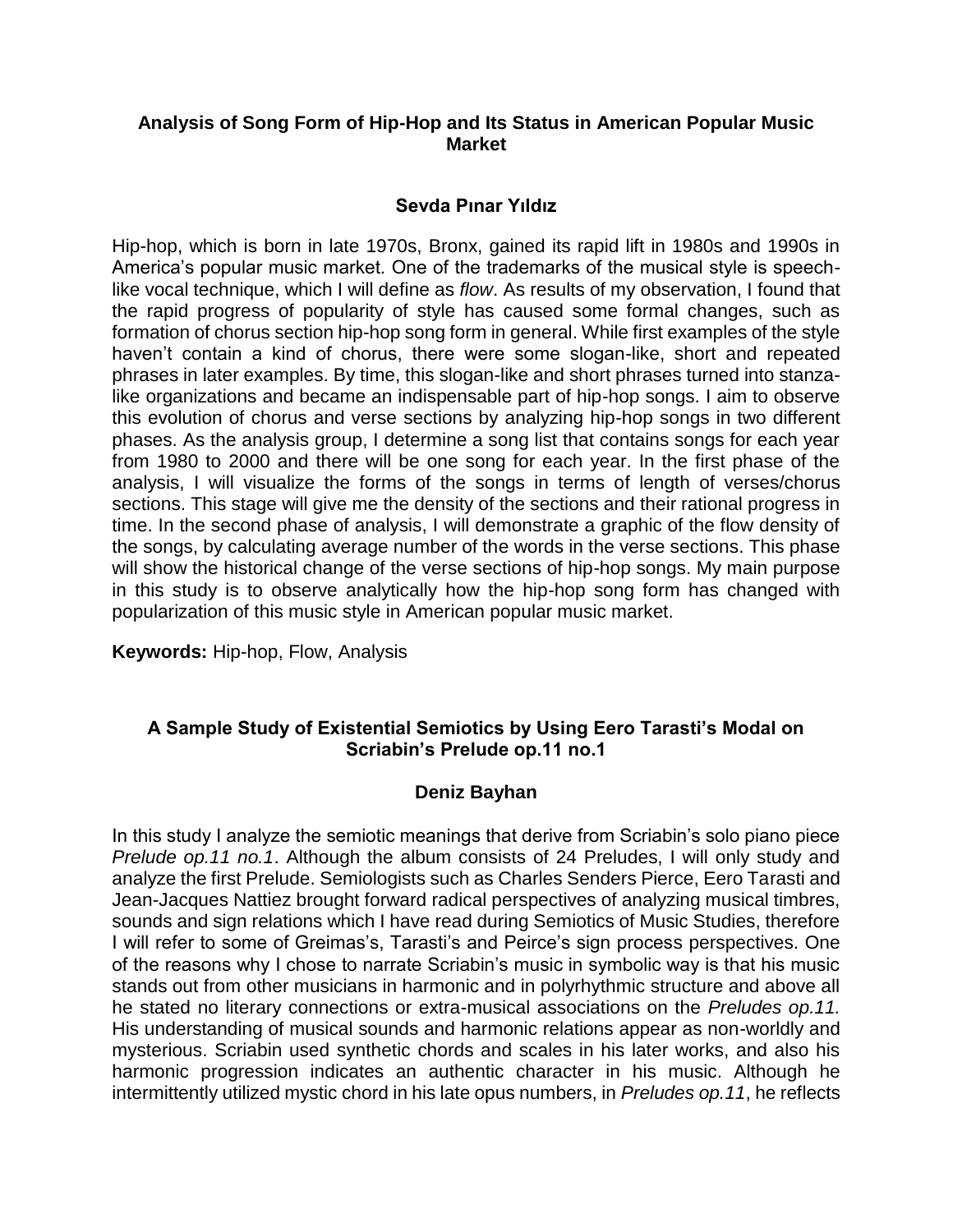upon Chopin's *Preludes op.28*. In order to sustain a methodological approach, I offer an synthetic analysis of the theorists I've encountered and read along during Semiotics of Music studies and I suggest the reader to perceive these non-programmatic works in a more philosophical context.

**Keywords:** Semiotics, Semiology, Eero Tarasti, Charles Pierce, Greimas, Alexander Scriabin, Preludes

# **The Narrative of Agony in Pink Floyd's "Shine on You Crazy Diamond, I-IX": An Approach of Tarastian Modalities**

# **Nedim Güvenç**

"Shine on You Crazy Diamond" is a song from English rock band Pink Floyd's masterpiece album *Wish You Were Here*. It is written as a eulogy for the former leader of the band Roger Keith "Syd" Barrett. He was strongly addicted to LSD and felt the pressures of the music market as well. After leaving the band he was never too enthusiastic about music again. He did not just quit Pink Floyd or music, but he also ceased to see his former bandmates. In fact, he was a childhood friend of Roger Waters', the bassist and bandleader after Syd, and he used to have strong connections with the rest of the band too. Therefore "Shine on You Crazy Diamond" is mostly interpreted as a song that carries the agony of losing a precious friend, both lyrically and musically. Mostly symbolic and allegorical, Waters' lyrics are celebrated by the critics and the fans as a strong expression of the heartbreak that losing a friend can give. The meaning of the musical side of the song though is rather obscurely interpreted that it supports the lyrical meaning. I intend to examine if these musical meanings have more than being a mere background of what is said in the lyrics. For this assessment, I will employ narrativity interpretation of Tarastian semiotic methodology which Tarasti himself mostly utilized for Western art music. In addition to that, "Shine on You Crazy Diamond" is a large-scale song that consists of nine sub-parts. Every sub-part appears to bear certain psychological and emotional shifts even though lyrics are sung only in the fourth and seventh thus, I will employ Tarastian modalities to illuminate how the agony is experienced and transmitted throughout the song, mostly in musical means.

**Keywords:** semiotics, musical semiotics, psychology, popular music, rock music, Pink Floyd, Eero Tarasti.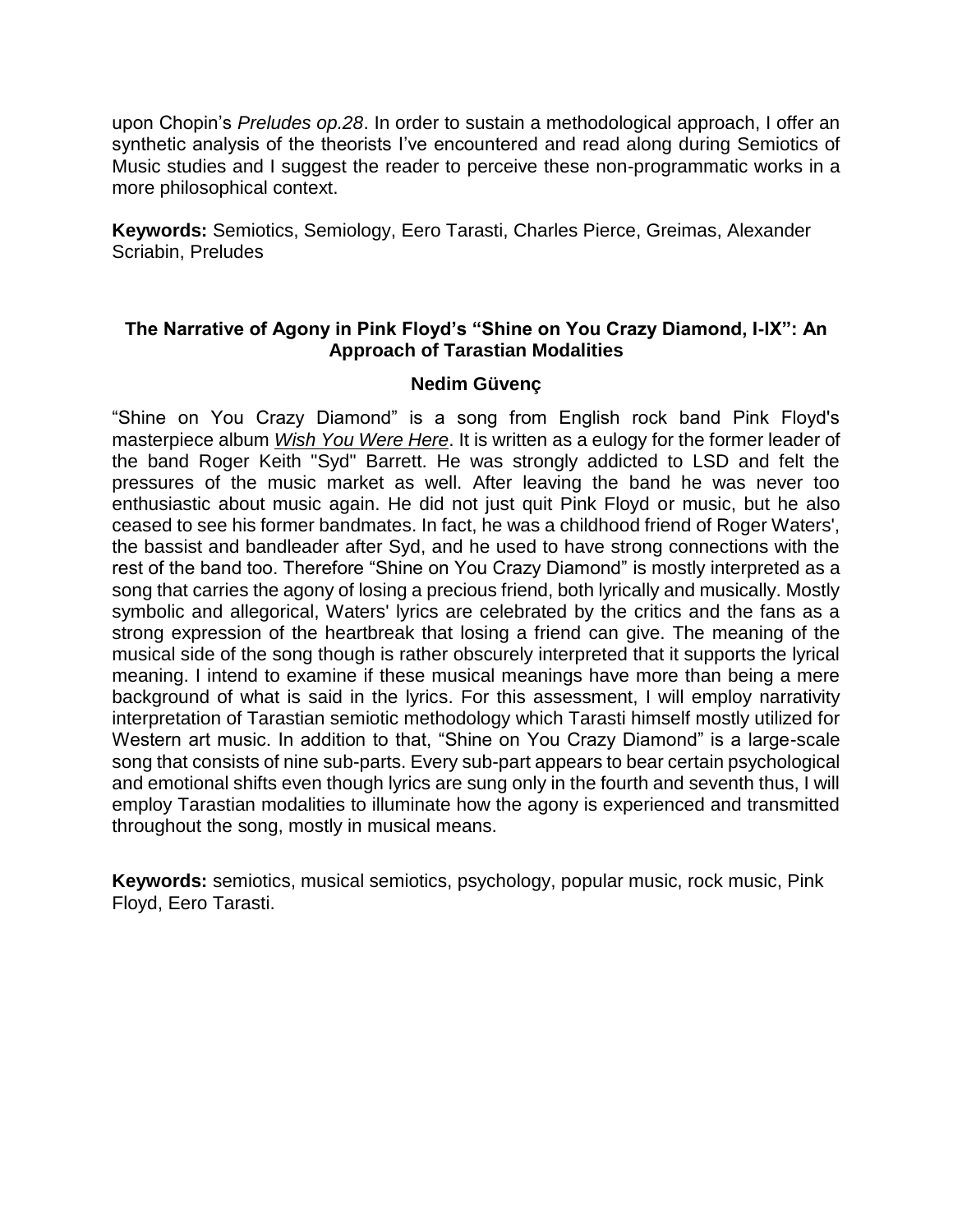#### **Semiotic Analysis of Soundpainting Using the Tripartition Model of Nattiez**

# **Gökçe Göknel**

Soundpainting is a sign language that is used for improvisatory live performances. It is defined as "the art of live composition" by the creator of the language, Walter Thompson. The music is created right in the moment of the performance by the Soundpainter's gestures assigned to the performers and the performers' responses to those gestures. Interpretation and recreation takes an important place in the musical performance, even in the cases when being faithful to the music score is of utmost importance. Consequently, a major semiotic issue concerns what the interpretation of the performer brings to the sounds we hear. In Soundpainting, the performers undertake not only the interpretation of the gestures assigned to them but the process of composition at that particular time. That being so, I label two levels to analyze semiotically: the music created which I call the *sound level,* and the way it is composed which I call the *composition level*. I analyze these levels using the tripartition model of Nattiez. The model for the composition level consists of the Soundpainter's poietic dimension, the performers' esthesic dimension, and the gestures as the trace. On the other hand, the model for the sound level includes the responses of the performers, in addition to the process of the Soundpainter, in the poietic dimension; it includes the sound in addition to the gestures in the trace; and adds the audience's esthesic dimension. I analyze parts from two different video performances both of which include Walter Thompson first practicing with the orchestra some gestures and then performing with them using those gestures. Since improvised music hasn't been the subject of Nattiez's model, my analysis can serve as an extension of the model to improvised music.

**Keywords:** soundpainting, improvisation, semiotics, musical semiotics, Nattiez, tripartition, performer, live composition

# **Kuzguncuk İcadiye Caddesi'nin** *Soundscape* **Açısından İncelenmesi**

# **Murat Köylü**

Konum olarak Üsküdar ilçesinde Beylerbeyi, İcadiye ve Sultantepe mahalleleri arasında kalan Kuzguncuk, mimari yapısı, tarihi geçmişinin ilgi çekici olması ve boğaza kıyısı olması itibarıyla turistik bir bölge olarak görüldüğünden oldukça zengin ziyaretçi sayısına sahiptir. Cadde boyunca farklı insan ve esnaf profillerinin sesleri, kafelerin müzik ve içecek sesleri, hayvan ve doğa sesleri ve ya sessizlikleri farklı günlerde ve saatlerde gözlemlenmiş ve dinlenmiştir. Bu cadde üzerinde bulunan seslerin insanlar üzerindeki etkisi, sesleri insanların algılayış biçimleri çalışmada çeşitli insanlar görüşme yoluyla çalışılıp incelenmiş görsel materyallerle desteklenmiştir. Birçok farklı kültürün bir arada yaşadığı, ibadethanelerin, kafelerin, evlerin ve doğal alan ve şehrin iç içe olduğu Kuzguncuk mahallesinin ana yürüyüş hattı olan İcadiye caddesinde sesler *Soundscape* çalışmaları ışığında analiz edilmiştir.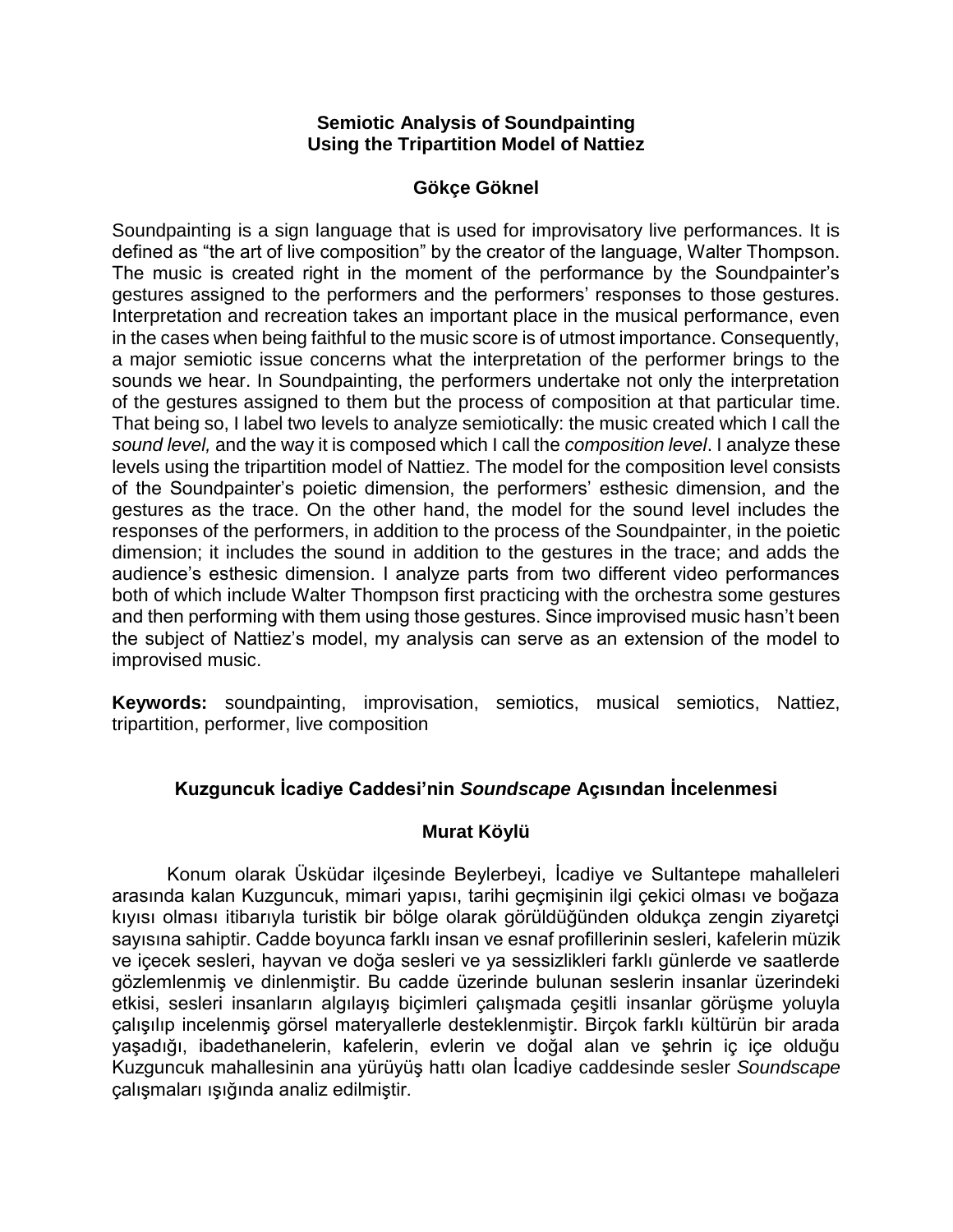Kilise, Cami ve Sinagog aynı cadde üzerinde farklı konumlarda durmaktadır. Boğazdan caddeye girilmeden önce bu üç ibadethane takribi iki yüz metre uzunluğundaki yol hattı içinde neredeyse yan yana durmaktadır. Kilise'nin kapıları pazar günü hariç kitli, Sinagog' un kapıları her zaman kitli ve önünde polis kulübesi bulunmakta, Caminin kapıları ise hep açık durmaktadır. Bu durumun seslerle ilişkisi gözlem ve yarı yapılandırılmış görüşme ile yorumlanmaya çalışılmıştır. Kuzguncuk hakkında düşünülen kurtarılmış bölge (şehirden kaçış noktası) yada doğal alan (yeşillik içinde olması) gibi düşüncelerin doğruluğu veya yanlışlığı sesler üzerinden tartışılmaya ve anlamlandırılmaya çalışılmış, farklı dini kültürlerdeki insanların ibadethanelerinin seslerinin yorumları aktarılmaya çalışılmıştır.

Çalışmada mahalle sakini, esnaf ve güvenlik görevlileri ile yarı yapılandırılmış görüşmeler yapılmış, görüşmelerde rahatsız olunan sesler ve sevilen sesler sorulmuştur. Bu görüşmeler sonucunda esnafın para ve sesi nasıl ilişkilendirdiği, mahalle sakininin seslerden duyduğu güvenlik hissiyatını, güvenlik görevlisinin ise ibadethanelerin sesleri hakkındaki düşünceleri alınmış ve yorumlanmıştır.

Çeşitli video, görüntü ve görüşmelerle desteklenen. *Soundscape* odaklı bu çalışma ışığında seslerin kültürel açıdan nasıl algılandığı, insanlara neler ifade ettiği, Kuzguncuğun nasıl bir yer olduğu, sesleri ayırt edici özellikleri anlamlandırılmaya çalışılmıştır.

**Anahtar kelimeler:** *Soundscape*, kuzguncuk, ibadethane sesleri

# **Üsküdar İskelesi'nin Sesleri**

# **Eray Cinpir**

İlk olarak Kanadalı besteci ve yazar R. Murray Schafer tarafından dile getirilen *soundscape* terimi temelde bir mekânın sessel manzarasını tanımlar. Mekânı sessel olarak algılamayı ve bu iki etken arasındaki ilişkiyi tanımlamayı hedefleyen bu alan birçok kişi tarafından geliştirilerek günümüze kadar ulaşmıştır. Her türlü akustik çevreyi çalışma alanı içerisine alan bu disiplin başlangıçta ses merkezli bir anlayışı yansıtmaktaydı. 1984'te ise Kanadalı bestekar Barry Traux *soundscape* tanımını farklı bir yere taşıyarak ses merkezli anlayışı birey ve toplumun iletişim merkezine taşımıştır. Traux'a göre *soundscape* yalnızca akustik çevrenin sesleriyle ilgili değil aynı zamanda bu seslerin o mekânda yaşayan bireyler tarafından nasıl algılandığı ve anlamlandırıldığıyla da ilgiliydi. Bir diğer yandan Amerikalı etnomüzikolog Steven Feld, Colin Turnbull'un "*The Forest People"* adlı çalışmasından etkilenerek bu alana yoğunlaşmaya başladı ve ses çalışmalarında büyük yankı uyandıran 'akustemoloji' kavramını geliştirdi. "Bilmenin ve dünyada var olmanın sessel bir yolu" olarak tanımlanan bu kavram etnomüzikolojideki bazı temel kabullerin de sorgulanmasını sağladı: müzik olarak tanımladığımız şey bölgedeki topluluğun kültürünü anlamak için yeterli midir? ya da bize temel veriyi sağlayan bu sesler bölgedeki bireyler tarafından aynı mı anlaşılmaktadır?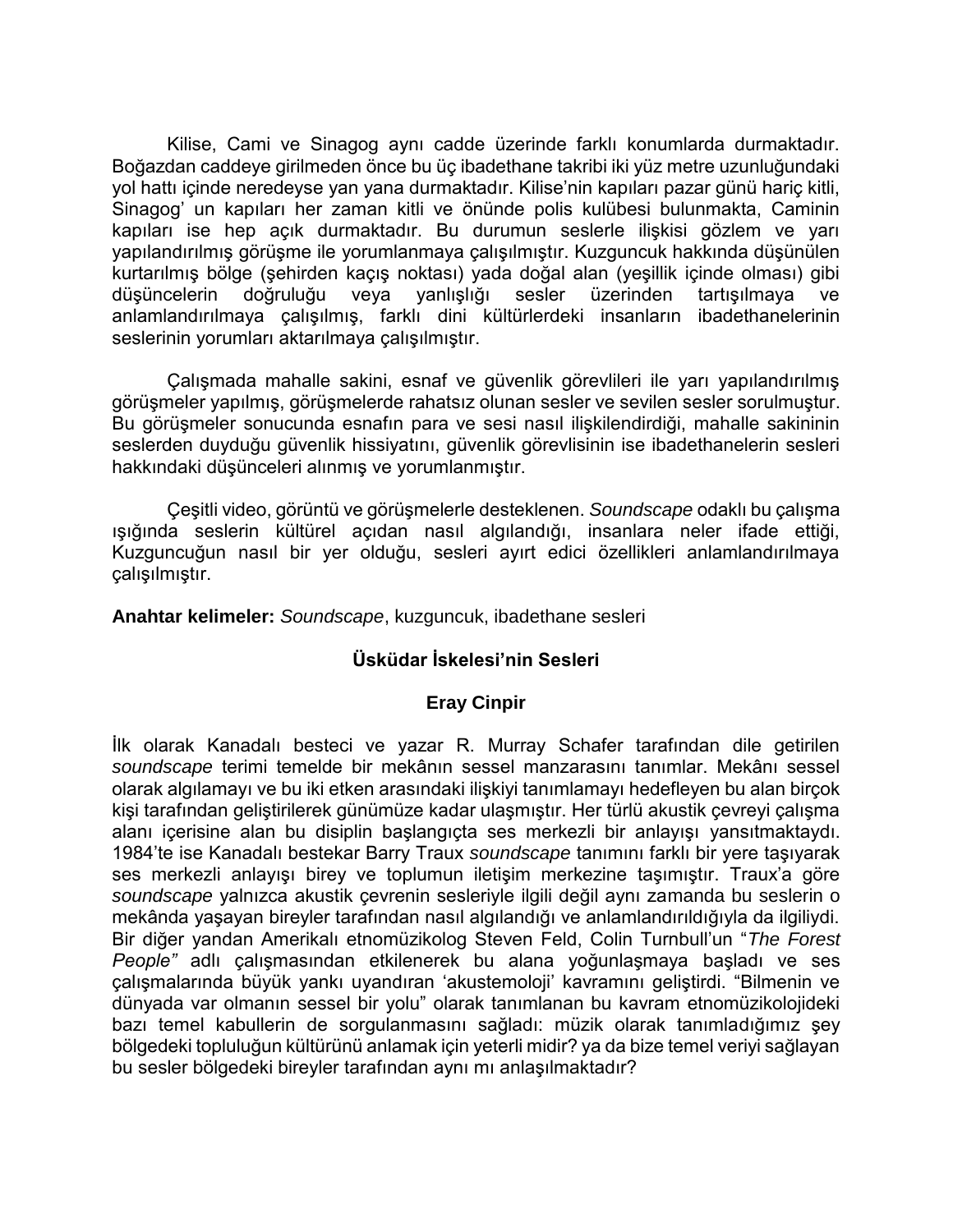Yapılan çalışmada Üsküdar iskele bölgesinde bir *soundscape* araştırması yapılmıştır. Öncelikle bu çevrenin tarihsel, konumsal ve sosyo-kültürel öneminden bahsedilmiş ve neden bu bölgenin seçildiği açıklanmıştır. Mekânın sesleri ve ses şiddetleri kayıt altına alınarak akustik haritası çıkartılmıştır. Dinleme duyusuna odaklanılarak yapılan bu eylemler sonucu normalde fark edilmeyen sesler ortaya çıkmış ve bir envanter oluşturulmuştur. Envanterdeki bu sesler sınıflandırılarak *keynote*, *soundmark*, *signal* gibi terimsel kategorilere ayrılmış ve bu kategori altındaki seslerin işlevleri açıklanmıştır. Ayrıca bazı kaynaklardan faydalanarak tarihsel ses grafiği oluşturulmuş ve bu sayede kaybolan sesler saptanmaya çalışılmıştır. Bölgede yaşayan insanlarla belirlenen sorular ışığında çeşitli görüşmeler yapılmıştır. Bu görüşmeler sonucu bireylerin çevredeki sesleri nasıl algıladıkları, hangi sesleri sevip hangilerini sevmedikleri, hangilerini gürültü olarak tanımladıkları anlaşılmaya çalışılmış ve bulgular üzerinden çıkarımlar yapılmıştır. Bu sayede bölgenin sessel hafızasını da kaydetmek amaçlanmıştır.

# **Anahtar kelimeler**: Soundscape, Üsküdar Sesleri, Akustemoloji, Ses Envanteri

# **Ihlamur Kasrı ve Azerbaycan Dostluk Parkı'nın Mekânsal Açıdan Soundscape Odaklı İncelemeleri**

# **Ayşe Berfin Güney**

Çevresel seslerin, insanca tanımlanmış gürültü ve sessizliğin ve bu ses düzenleri veya düzensizliğinin kültürel açıdan nasıl şekillenip bulunduğu ortam ve/ya ilişkilileri şekillendirmesinin incelendiği soundscape çalışmalarına bağlı olarak, ilgili çalışmada karşı karşıya konumlanmış Beşiktaş ve Şişli semtlerinde sırasıyla bulunan Azerbaycan Dostluk Parkı ve Ihlamur Kasrı görsel ve sessel açıdan analiz edilmiştir. Beş çıkışlı park ziyaretçiler tarafından hem dinlenme hem geçiş yolu olarak kullanılırken bünyesinde müze ila kafe bulunduran kasır içerisine ulaşım tek giriş-çıkıştan belirli bir ücret karşılığında yapılırken dinlenme ve gezi alanı şekillerinde kullanılmaktadır. Aralarından geçen tek bir yol ile mekânsal ilişkileri kesilen Milli Saraylar'a bağlı kasır ile kamusal alan olarak kullanılan parkta benzer çevresel ögeler (merkezde bulunma, doğal ortama bağlı olarak bitki ve hayvan çeşitleri, vb.) bulunsa da ziyaretçiler tarafından alımlanmasında farklılıklar bulunmaktadır; bu alımlamaya görsel faktörlere ek sessel etmenler yapılan gözlemler yoluyla öne çıkmaktadır. Mekânlar araştırmacı ve/ya ziyaretçiler tarafından tanımlanırken kullanılan "doğal ortam, yeşillik, temizlik" gibi belirli kelimelerin ses yoluyla nasıl belirginleştiği çalışma içerisinde tartışılmıştır. Çalışma, günümüz sesleri dâhilinde Nisan ve Mayıs ayları içerisinde farklı gün ve zamanlarda anlık gözlem ve ses kayıtları aracılığıyla incelenmiş, ek olarak yarı yapılandırılmış görüşmeler ilgili sahalarda gerçekleştirilerek mekânların ziyaretçiler tarafından hangi biçimlerde sessel ilişki dâhilinde anlamlandırıldığı üzerinde durulmak planlanmıştır. Belirli sürelerde yapılan ritim analizleri görseller ve ses kayıtları ile desteklenmiştir. Mekânlarda ayırt edilen seslerkarşılaştırılmış, ortaya çıkan farklılıkların ziyaretçiler tarafından yapılan mekân tercihlerinde herhangi bir etkisi olup olmadığı tartışılmıştır; araştırmacının özdüşünümsel yaklaşımı yapılan gözlem ve görüşmelere ilaveten sınırlı yorumlar dâhilinde eklenmiştir. İncelenen mekânlarda öne çıkan tasviri seslere ilaveten "gürültü" olarak adlandırılan düzensiz sesler ve bireyler tarafından farklı tanımlanabilen sessizlik tarifi üzerinde durulmuştur. Çalışma sonlanırken araştırmacı tarafından seslerin, sessizliğin ve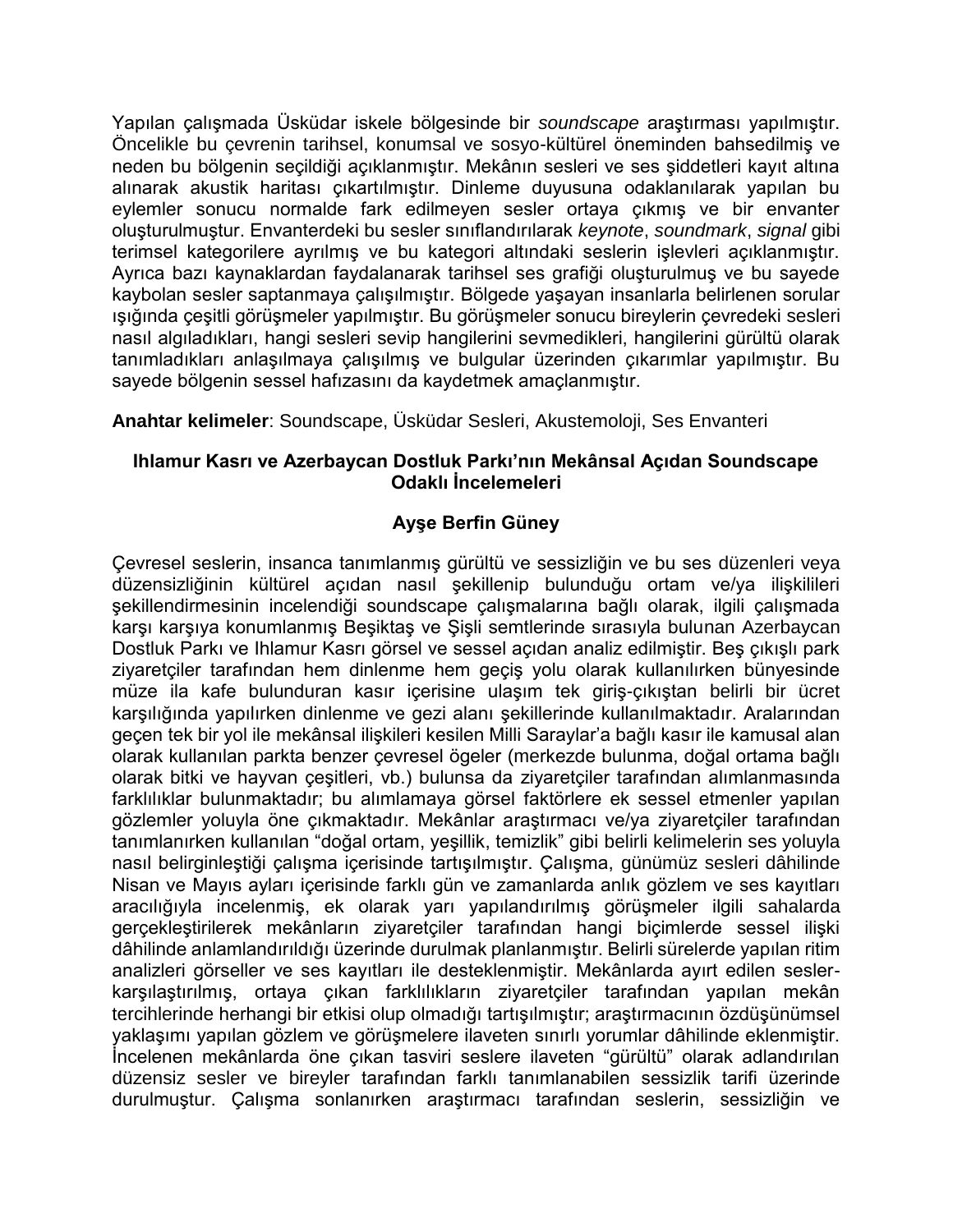gürültünün bulunduğu mekânlar içerisinde şehre dâhil kültürel olarak sessel uzam üzerinden kültürel ögelerin nasıl şekillendiği üzerinde durulmuş, gürültü adıyla tavsif edilen seslerin çevre ve bireyler üzerine etkisine ise yorum getirilmeye çalışılmıştır.

**Anahtar kelimeler:** Doğal ortam, gürültü, ritim analizi

# **Workshopping Messiaen's** *Vingt regards* **in Post-Covid-19 Contexts**

#### **Robert McDonald**

In the global reckoning and slow emergence from the Covid-19 pandemic, musicians and audiences are now returning to concerts after eagerly waiting behind closed doors in isolation. With this return to relative normalcy comes an opportunity to restructure music events and re-engage audiences, allowing for the inclusion of previous experience and frustrations with social distancing and failed efforts to control the virus. Following Pauline Oliveros and Tomie Hahn's workshopping ethos, I will perform selections from Olivier Messiaen's *Vingt regards sur l'enfant-Jésus* for piano. Listeners will be guided toward active engagement based on a lightly scripted prompt, encouraging decisions in their listening, thinking, and consideration of life in deeply interconnected communities like Istanbul. These ideas are taken from the program and context of Messiaen's work, attempting to draw out ideals from his music and experience them beyond their sonic forms, connecting and applying these to our own lives. This practice will be experimental and open-ended rather than targeted and goal-oriented, following a semester of similar exercises in the Music and Healing course at MİAM under professors Jane Harrison and Robert O. Beahrs.

**Keywords:** Workshop, Messiaen, Healing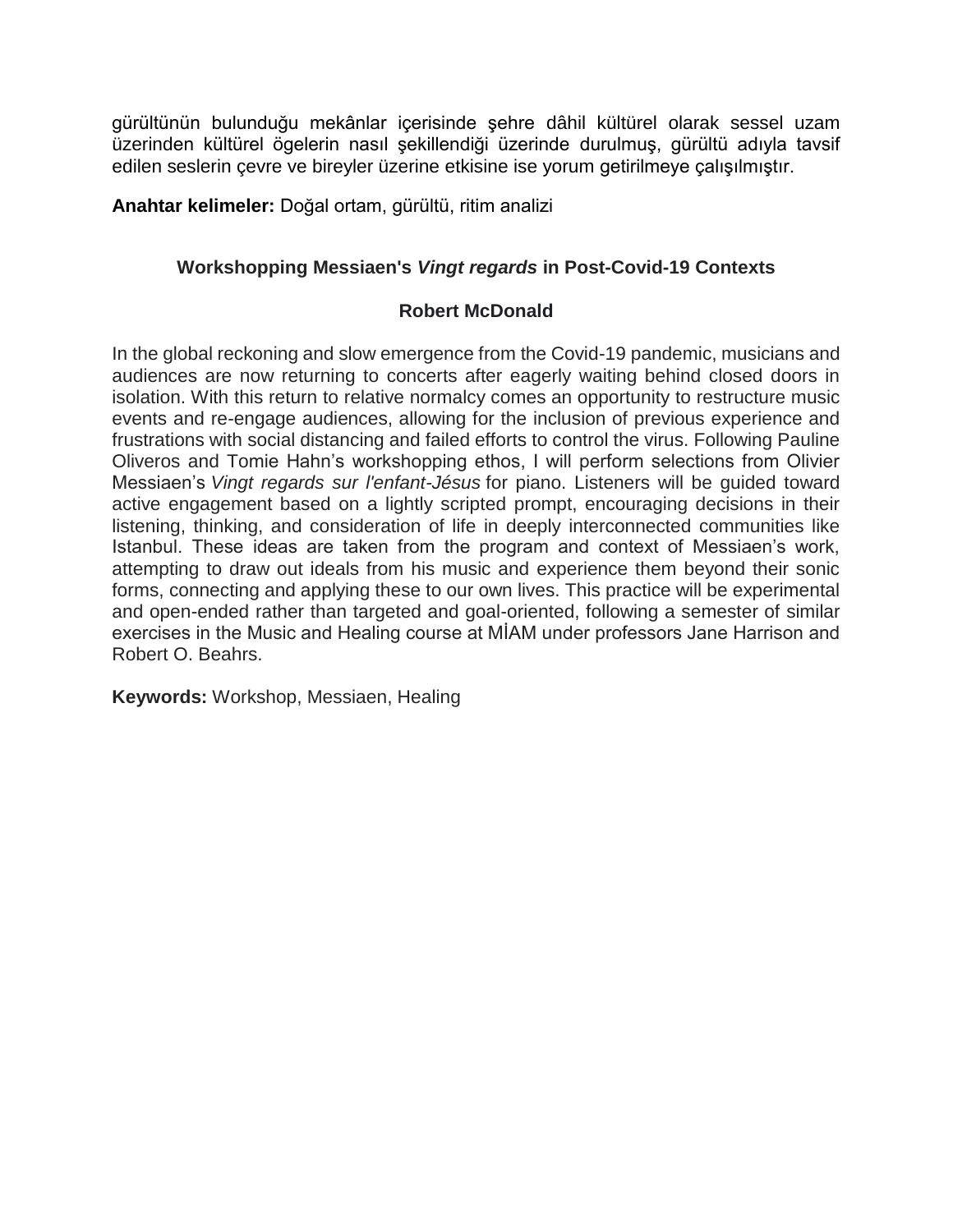# **A Mixed Electroacoustics Afternoon: Interactions with Live Instruments, Electronics and Vide**

# *Exit***, for Ney and Mixed media**

# **Tuğçe Albayrak**

Duration: 6'

The composition is about discovering and using effectively all frequencies between two consecutive sounds. To achieve this, several Ney instruments of different tones are used. Through the use of a collection of Max Msp patches, the work aims to reveal a different perspective beyond the traditional limits of the Ney instruments.

# *Dysmetria***, for Cello and Mixed media.**

# **Fatih Açıkgöz**

Duration: 7'.

In this work, the music experience comes with different dynamics. Processed sounds are used (instruments, machines) as well as natural sounds (wind, forest soundscape). The title "Dysmetria" features the asymmetrical relationship between these two. It aims to highlight this contrast with certain electronic router tools. Therefore, the "Dysmetria" will be integrated with the call of the "Morus capensis" bird family in the forest universe using the cello. To achieve this, the pitch range of the cello is divided into 4 equal parts using the "~sigmund" object offered by Max Msp software. These sections correspond to 4 effect packs placed in an "Ableton live" effects rack. The latter will capture the values of another Max object, the "~bonk", as well as the transient sounds which are yielded by filtering the cello. As a result, these transient values will be used to manipulate specific parameters. Furthermore, the processed sound of the cello and the "morus Capensis" call will be cross-synthesized. A subtype of the method implemented here is called "sound morphing". The transient values of the processed cello sound will determine the morph.

# *Inertia***, for Piano and Mixed media.**

# **Cansu Ülker**

Duration: 7'.

"Inertia is a mixed composition for piano and electronics. The sound from the piano is manipulated with M4L devices and accompanied by synthesizers written in Supercollider."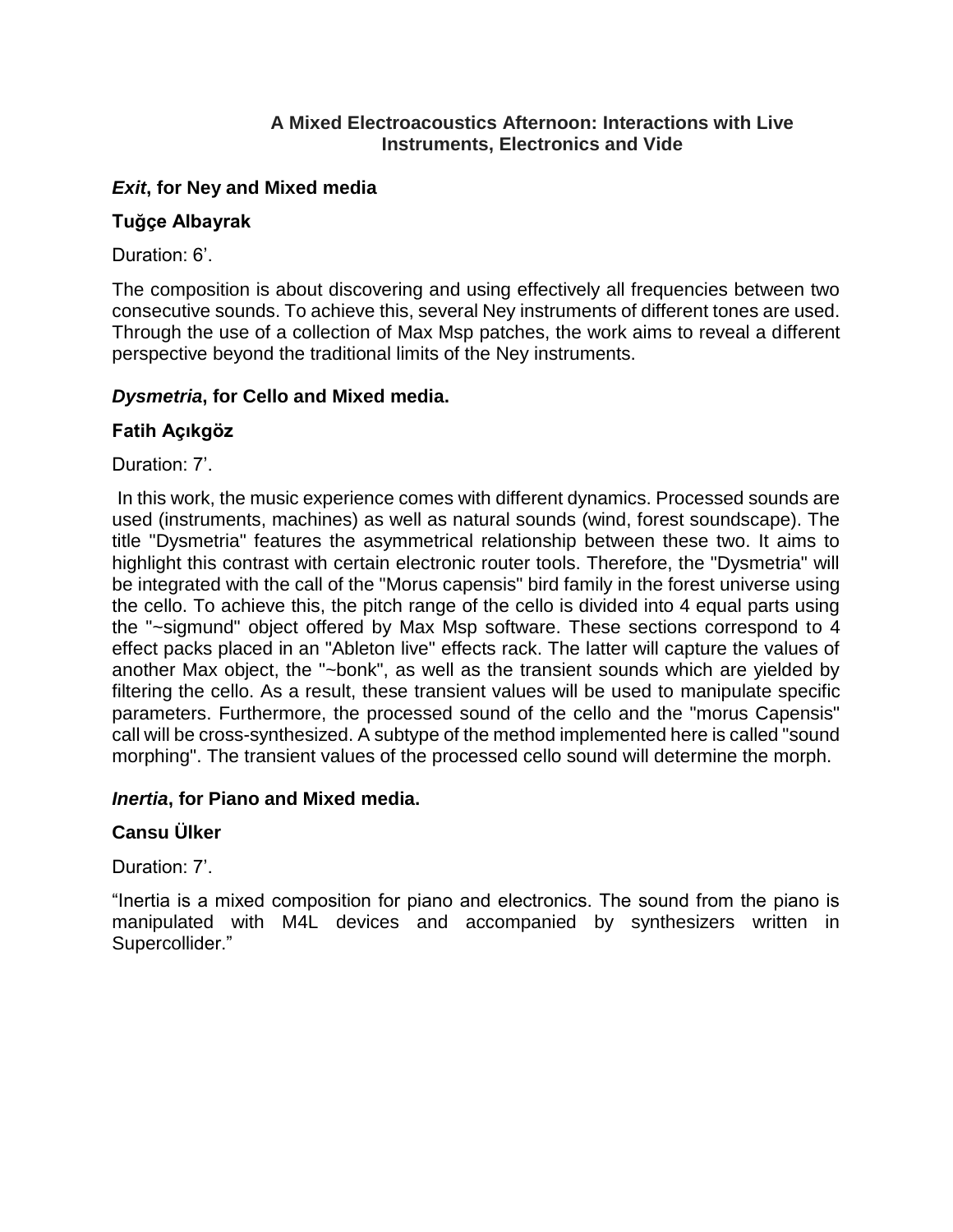# *the split***, for Piano and Mixed media.**

# **Günseli Naz Ferel**

Duration: 7'.

"the split" is a mixed composition consisting of a steady piano piece jumping between different scale degrees. The sound of the piano is processed using M4L devices together with fixed electronic sounds which have been generated by M4L instruments.

# **The "Time-Makam Analysis Model" as a Graphic Notation: A Playful Tool for Collaborative Improvised Music\*,**

# **Zeynep Ayşe Hatipoğlu**

This study seeks to explore the creative performing processes that arise from the use of graphic scores. To achieve this, it uses the Time-Makam Analysis Model to demonstrate how this type of notation can produce "playful" creative processes, which are open to discussion. The study presents a practical, experimental, and multidisciplinary approach to graphic notation, it discusses the individual and collective relationships that performers have with a score of this type, and examines the spontaneous decision-making processes. The study is also intended to support performers' collective creative decisionmaking, their playful thinking, and their improvisational skills. The article contains field notes from two performances in which the author of this study took part: an online recording by the SAVT improvisation trio (Elif Canfeza Gündüz classical kemenche, Merve Salgar tanbur, and Zeynep Ayşe Hatipoğlu violoncello) and a real time collaboration with Ülkü Çağlayan (body movement and violoncello).

This research paper published on Rast Musicology, Year 2022, Volume 10, Issue 1, 135 – 145

# **Innovating The Sound Scape Medium: A Multi-Purpose Sound Mood Generator**

# **Ateş Erkoç**

In our everyday lives, we mostly have no control on our sound environment. In a big city which human population's great spare live in, we directly encounter "city" sounds and these sounds are created by a cumulative randomness. To have control what we hear, we firstly have to control our acoustic space which phenomenon can diverse from acoustically treated rooms to basic headphones. By using personalized acoustic spaces and audio technology we can design or manipulate the soundscape mainly for our psychological mood which corresponds to serenity in most cases.

However, we can of course create a desired soundscape in many different aims such as mimicking rural atmospheres, specific geographical areas or specific time of a day's sound. While talking about soundscapes it is debatable that we can include music as the carrier of a soundscape. As it is a carrier medium with sonic textures, compositional elements and cultural burden, it can be very dominant on the feel of a soundscape and transform the desired pitch to a totally different narration.